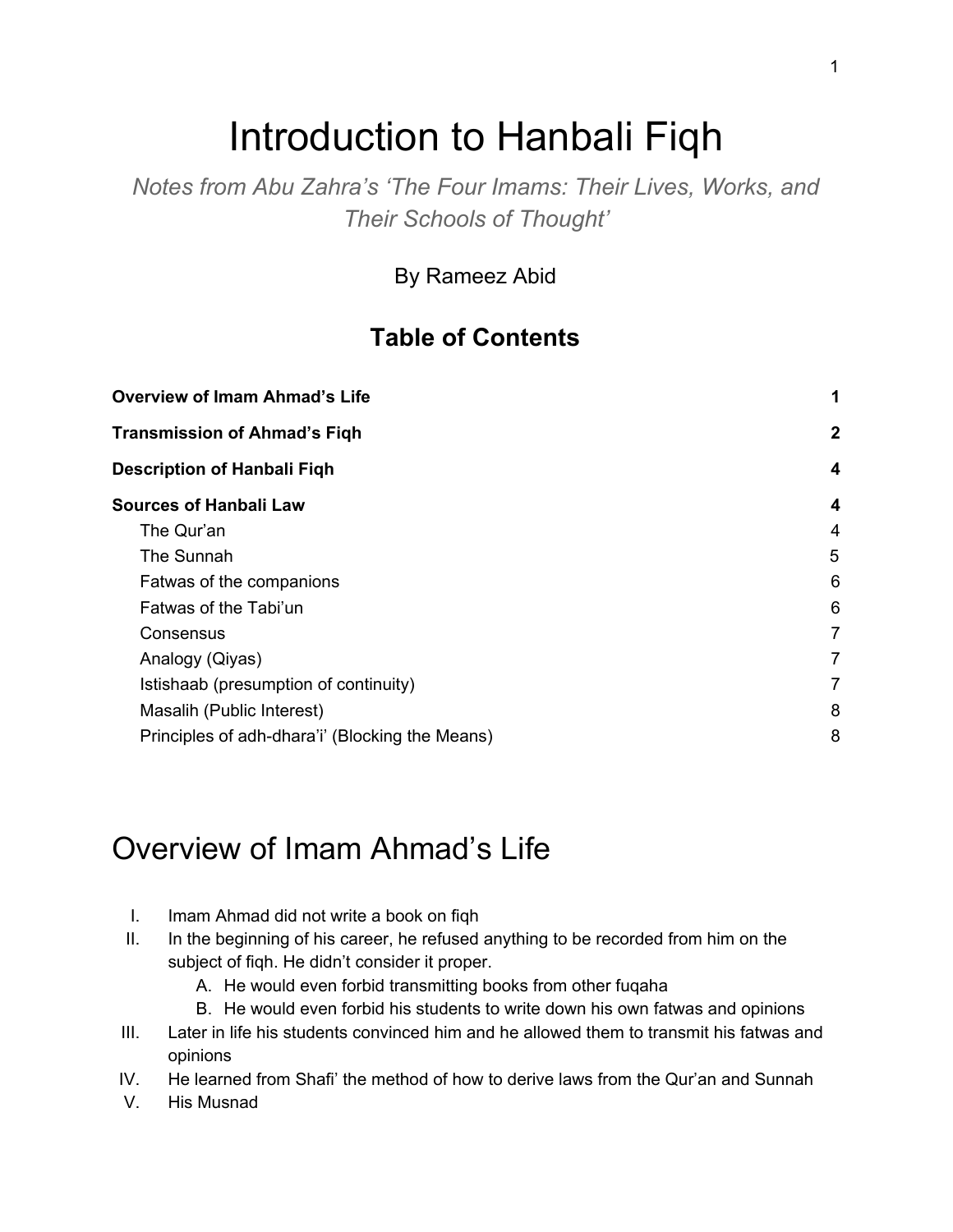- A. Started to collect them at age 16 (180 AH)
	- 1. Beginning of his quest for knowledge
- B. He didn't organize them based on chapter headings or anything
- C. He continued to collect them until almost end of his life and then dictated them to his sons and elite students
	- 1. To his sons and people of his house, he had transmitted the whole collection but to his students only what they asked about
- D. Ahmad died before being able to review or edit it
	- 1. His son Abdullah supplemented it and added to it what he had heard
- E. His son Abdullah is Musnad's greatest transmitter
	- 1. He is also the main person to disseminate his father's knowledge among the people
	- 2. It is his son who put the Musnad in its current order
		- a) It's arranged based on the name of transmitters
- VI. Because he was mainly a hadith scholar and his fiqh heavily relies on hadiths, some scholars like Tabari and Ibn Qutaybah did not consider him a Faqih, however, when you look into his fatwas, it seems he was indeed a Faqih

# <span id="page-1-0"></span>Transmission of Ahmad's Fiqh

- I. Ahmad would not resort to opinion except in dire necessity
	- A. Same with analogy
- II. He would not give fatwas on cases until they had actually arisen
	- A. He didn't like hypothetical fiqh to derive new secondary rulings
- III. Because he did not allow his opinions to be recorded, there are a lot of contradictory rulings attributed to him
	- A. Some of his students used to do it secretly
- IV. He became very famous after the inquisition and people sought fatwas from him all the time about everything
- V. Transmitters of Ahmad's Fiqh
	- A. There were some who transmitted a lot from him while others transmitted little. The list below is of those who transmitted the most from him:
	- B. Salih ibn Ahmad ibn Hanbal
		- 1. Eldest son of Imam Ahmad
		- 2. Ascetic like his father
		- 3. Learned fiqh and hadiths from his father and other contemporaries
		- 4. Was more interested in fiqh than hadith so was a means of disseminating fiqh of his father
	- C. Abdullah ibn Ahmad ibn Hanbal
		- 1. He was more concerned with hadith than fiqh
		- 2. Learned from his father as well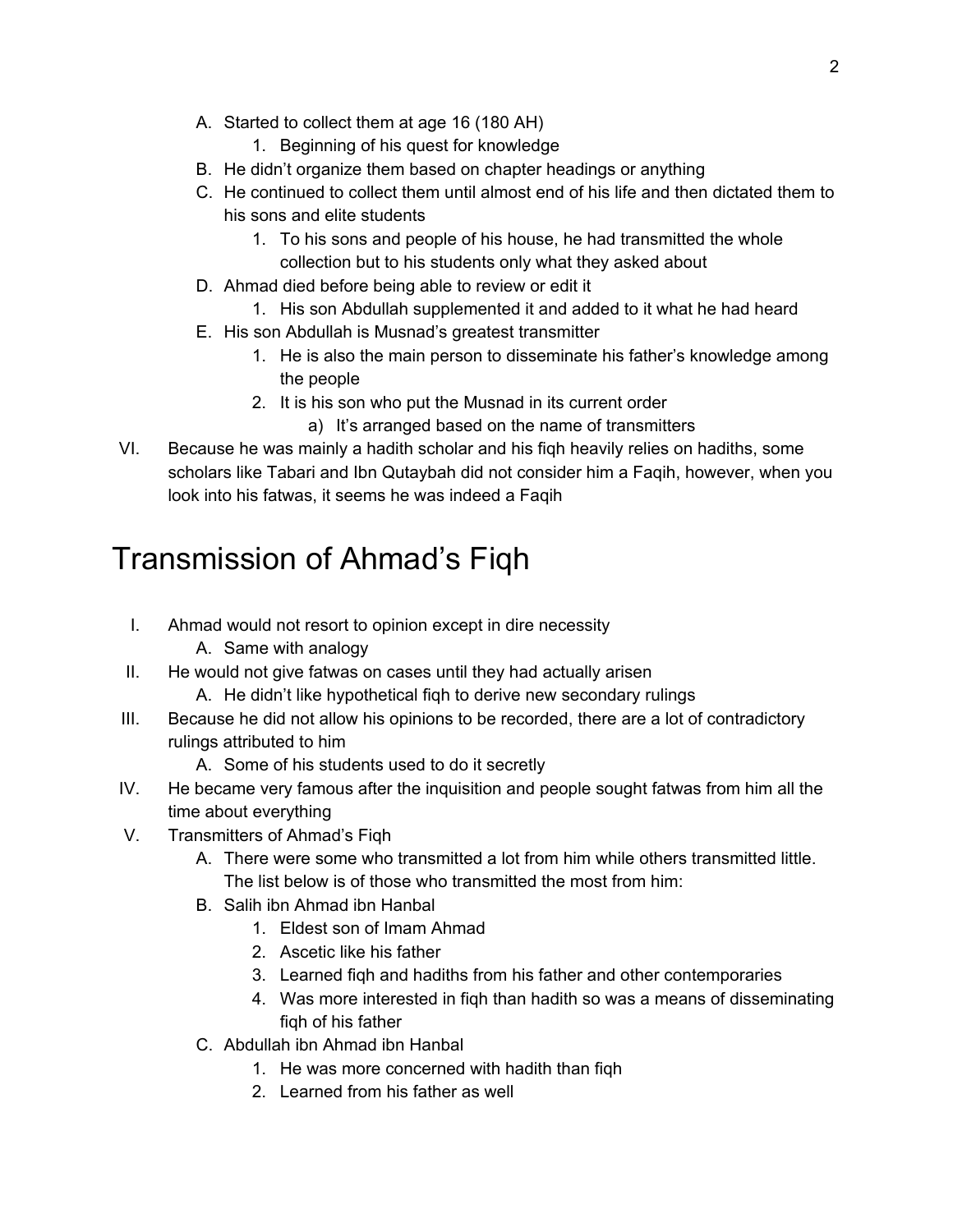- D. Ahmad ibn Muhammad ibn Hani' al-Athram
	- 1. He was interested in fiqh, deduction and legal disagreements
	- 2. Started studying with him when he was mature
	- 3. Related questions of fiqh from Ahmad as well as many hadiths
- E. Abdu'l Malik ibn Abdi'l Hamid Mahran al-Maymuni
	- 1. Khallal often relied on him for his transmission of Ahmad's fiqh
	- 2. Wrote down rulings of Ahmad
		- a) Because of his knowledge Ahmad was too shy to forbid him to record his rulings
	- 3. He kept company with Ahmad for more than 20 years
	- 4. He asked him a great deal of questions
	- 5. Ahmad honored him and behaved with him in a way he did not behave with others
	- 6. He had rulings from Ahmad in a collection of about twenty sections and two large sections taking up 100 pages
- F. Ahmad ibn Muhammad ibn al-Hajjaj al-Marwazi
	- 1. Closest of Ahmad's companions
	- 2. He washed Ahmad when he died
	- 3. He transmitted *Book of Scrupulousness* from him
	- 4. Ahmad trusted him a lot
	- 5. Related many rulings from Ahmad
- G. Harb ibn Isma'il al-Hanzali al-Kirmani
	- 1. He began as a Sufi
	- 2. Met Ahmad late in life
	- 3. He was friends with al-Marwazi
	- 4. He also transmitted a lot from Ahmad but did not hear directly all that he transmitted
- H. Ibrahim ibn Ishaq al-Harbi
	- 1. Imam in knowledge and a leader in zuhd
	- 2. Transmitted fiqh and hadiths of Ahmad
	- 3. He wrote many books as well
	- 4. Had knowledge of fiqh and insight into rulings and memory of hadiths
- VI. Ahmad ibn Muhammad Abu Bakr al-Khallal
	- A. Main person to collect all his fatwas from Ahmad's students
		- 1. Never met Ahmad himself
		- B. Considered the great compiler and transmitter of Hanbali fiqh
		- C. Kept company with al-Marwazi until the latter's death
		- D. Put all his energy into transmitting Ahmad's fiqh
			- 1. He travelled extensively to search for it
				- a) Sometimes traveling in remote parts of the world for it
		- E. After collecting, he taught them to his students at the Mahdi mosque in Baghdad
			- 1. From here the Hanbali school spread out
			- 2. He transmitted it as a legal collection in about twenty volumes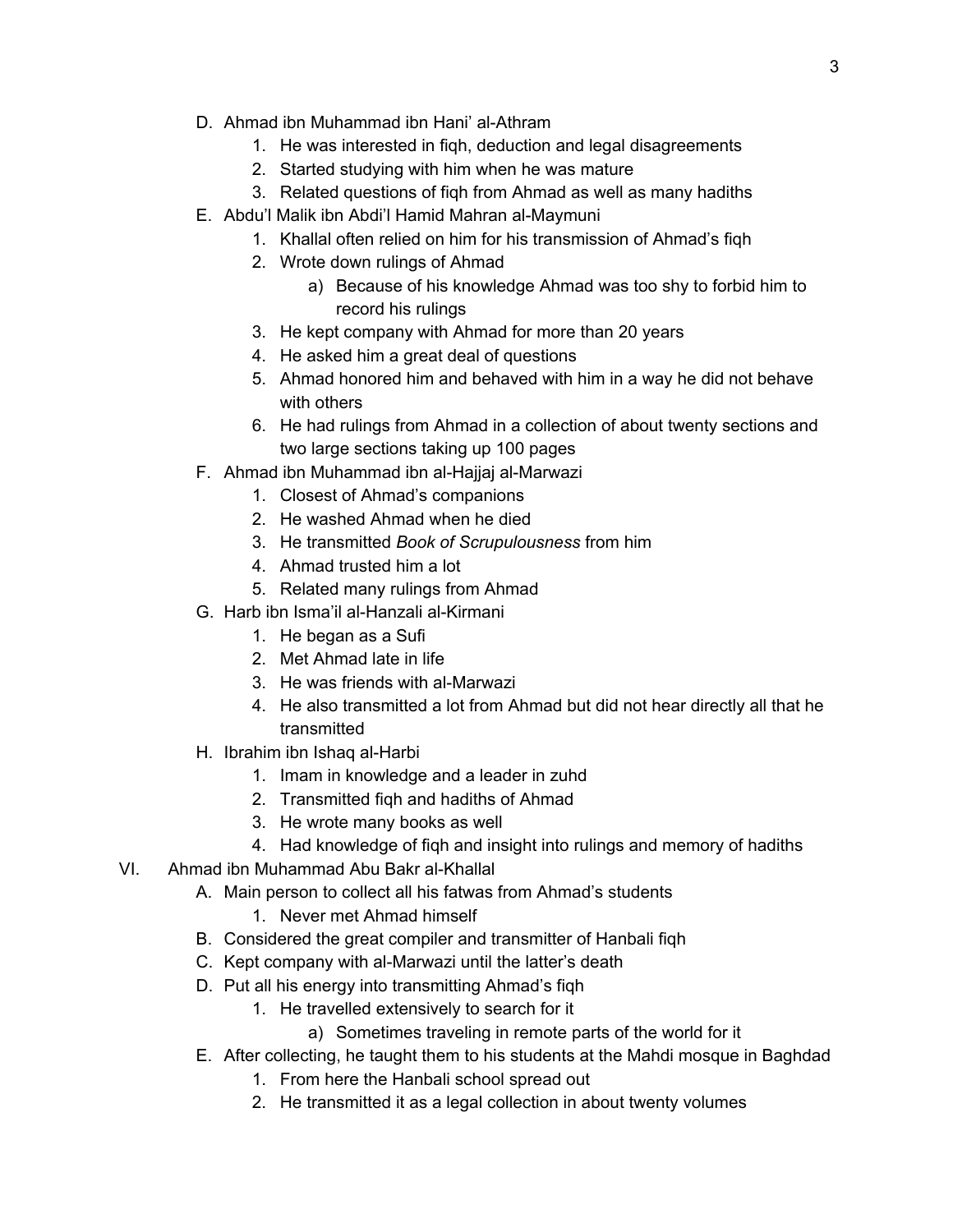- a) It is the basis of all Hanbali fiqh
- F. Fuqaha agree that he compiled all the various legal rulings ascribed to Ahmad
- G. He also wrote books on other subjects
- H. He died in 311 AH

# <span id="page-3-0"></span>Description of Hanbali Fiqh

- I. Avoid hypothetical rulings to questions which have not happened or will most likely not happen
- II. Heavily reliant on hadiths, fatwas of companions (athaar), or reports from the salaf
	- A. Ahmad had extensive knowledge of such traditions on almost every issue 1. This is why he only resorted to opinion when necessary
- III. Basic principle is all mu'amalaat are lawful unless there is evidence to state otherwise
	- A. This is why Hanbali school is most permissive regarding freedom of contract and the preconditions which can be stipulated in a contract
- IV. Ahmad would give fatwas on the basis of maslaha in absence of relevant texts because general good is the basic intention behind most legal judgements
	- A. But doesn't force it as much as Malik did
- V. Has principle of 'blocking the means' because school looks at the motives and ends
- <span id="page-3-1"></span>VI. School judges actions and statements according to clear intentions and actual results

### Sources of Hanbali Law

- <span id="page-3-2"></span>I. The Qur'an
	- A. All agree on its foundation for law and the first source
	- B. Ahmad puts the Qur'anic texts above Sunnah texts in clarification of rulings
		- 1. But he generally put Qur'an on same level as the Sunnah [in deriving law] because the latter clarifies and explains the former
			- a) But no scholar considers the Sunnah to have exactly the same status as the Qur'an
		- 2. Ahmad did not believe that there could be any conflict between the literal text of the Qur'an and the Sunnah because the latter made its evidence specific by clarifying and explaining
	- C. Ibn Qayyim's division of Sunnah in relation to the Qur'an
		- 1. Those that agree with every aspect of the Qur'an [in meaning]
		- 2. Those that clarify and explain what the Qur'an means
		- 3. Those that provide a ruling of halal or haram over something which the Qur'an is silent about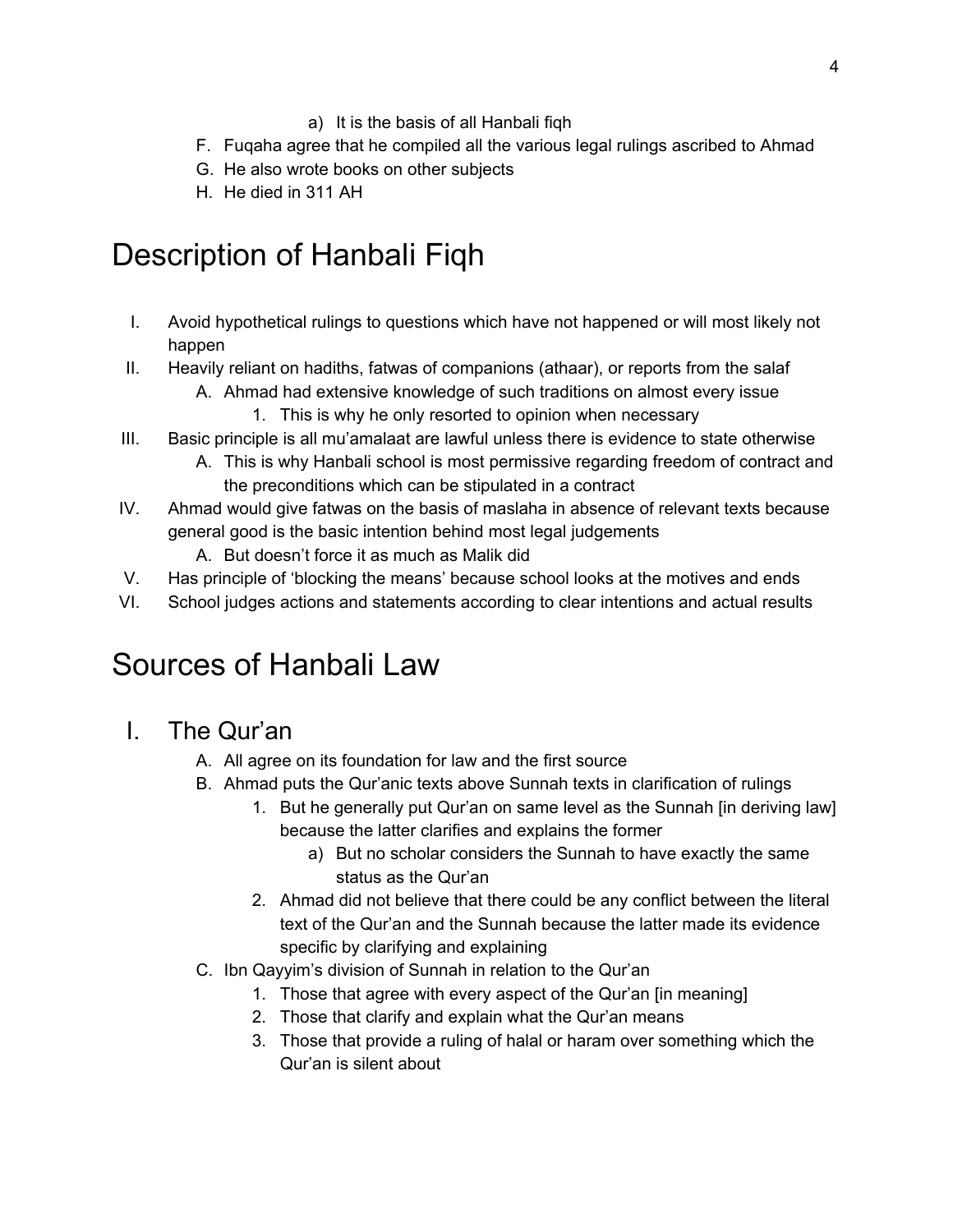- D. Hanbali madhab holds that the apparent text of the Qur'an can only be explained by the Sunna
	- 1. Ahmad may have adopted this from Shafi' while listening to him in Mecca because it is his position also

#### <span id="page-4-0"></span>II. The Sunnah

- A. Second half of the first principle (deducing from the Qur'an)
- B. Whoever ignores fiqh from the Sunnah loses nine-tenths of Islamic fiqh or more
- C. Fuqaha divide haidths into four categories
	- 1. Mutawatir
	- 2. Mashoor those which the second or third generation accepted and which are famous among them, even if they are ahaad hadiths
	- 3. Ahaad these do not constitute definite evidence. Have only one transmitter somewhere in the chain
		- a) Ahmad and Shafi' accepted these
		- b) Malikis and Hanafis rejected them if they disagreed with the Qur'an. Hanafis did this more often than the Malikis.
	- 4. Mursal
		- a) Two types
			- (1) Those hadiths whole isnad stops at a follower (tab'i) without mentioning the companion
			- (2) Any hadith in which the isnad does not connect directly and continuously to the Prophet
		- b) Malik and Abu Hanifa accepted them to the extent which they thought correct
			- (1) They considered them the same rank as Ahaad hadiths
		- c) Shafi' accepted them but imposed certain conditions on them
		- d) Ahmad considered them to be evidence but put them below the fatwas of the companions, placing them on par with weak hadiths. So he slightly disagreed with Shafi'
			- (1) He considered their fatwas part of the Sunnah
			- (2) When there was nothing else, he would accept mursal hadiths as he accepted weak hadiths because he preferred them over analogy and opinion, which he applied only as a last resort
- D. Ahmad did not make it a precondition for the acceptance of the Sunnah that it should agree with any set of precepts or be measured against them
	- 1. He did not reject any of it, because he would only report from reliable people of known integrity, except when there was a sunnah which conflicted with one which was stronger and more reliable than it
	- 2. He related from the God-fearing and accepted their hadiths even if they were not completely accurate but if he found someone more reliable, he took their version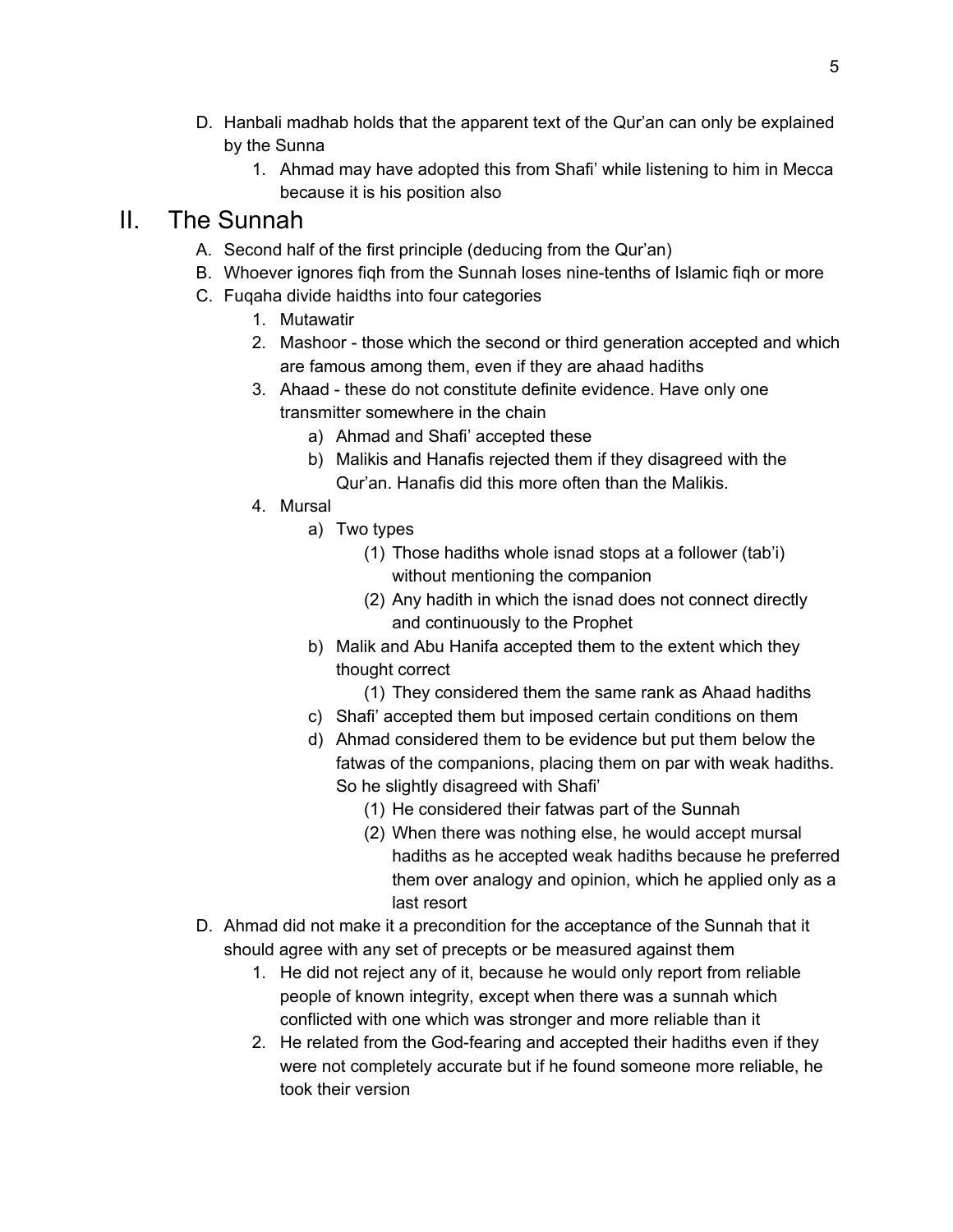- 3. He told his son that he preferred a weak hadith unless there is something definite to refute it
	- a) He placed them before analogy
- E. Ahmad would also avoid having to use his own opinion by accepting the fatwas of some earlier fuqaha who were known for following tradition rather than innovation, such as Malik, Shafi', Thawri, etc. who had great knowledge of traditions

#### <span id="page-5-0"></span>III. Fatwas of the companions

- A. Ahmad collected a large collection of legal rulings from them from which he extrapolated rulings
- B. Those who gave most fatwas were: Umar, Ali, Ibn Mas'ud, Ibn Abbas, Zayd bin Thabit, and Aisha
- C. Others: Abu Bakr, Uthman, Mu'adh, Sa'd ibn Abi Waqas, Talha, Zubayr, Abdullah ibn 'Amr bin Al-'As, Salman Al-Farsi, Jabir, and Umm Salama
- D. He used their fatwas as a guiding light
- E. He gave their fatwas a higher status than weak hadiths and mursal hadiths
- F. Ahmad would not do ijtihad on issues on which the companions (even if only one) had given a fatwa
- G. Ahmad put them into two categories
	- 1. Those issues about which there was no known disagreement
		- a) He would accept it but didn't call it a consensus
	- 2. Those issues about which the companions disagreed
		- a) He would make a note of them and considered them all to be his own so that he would have two or three statements according to the various positions
		- b) According to Ibn Qayyim in such a situation Ahmad would choose from them the position which was closest to the Book and the Sunnah and wouldn't depart from their statements
			- (1) Some reports suggest that he would first prefer the position of the rightly guided caliphs
				- (a) Abu Bakr and Umar's position takes precedence over others
- H. Ibn Qayyim also makes the case that the companions heard and witnessed a lot more than they related, thus, their fatwas could be due to things they witnessed, understood, heard, etc. that we do not have access to

#### <span id="page-5-1"></span>IV. Fatwas of the Tabi'un

- A. Reports differ on whether Ahmad accepted their fatwas or not
	- 1. It seems he would accept it if there was nothing from the texts, fatwas of companions, nor mursal hadiths if the fatwa among the tabi'un was not disputed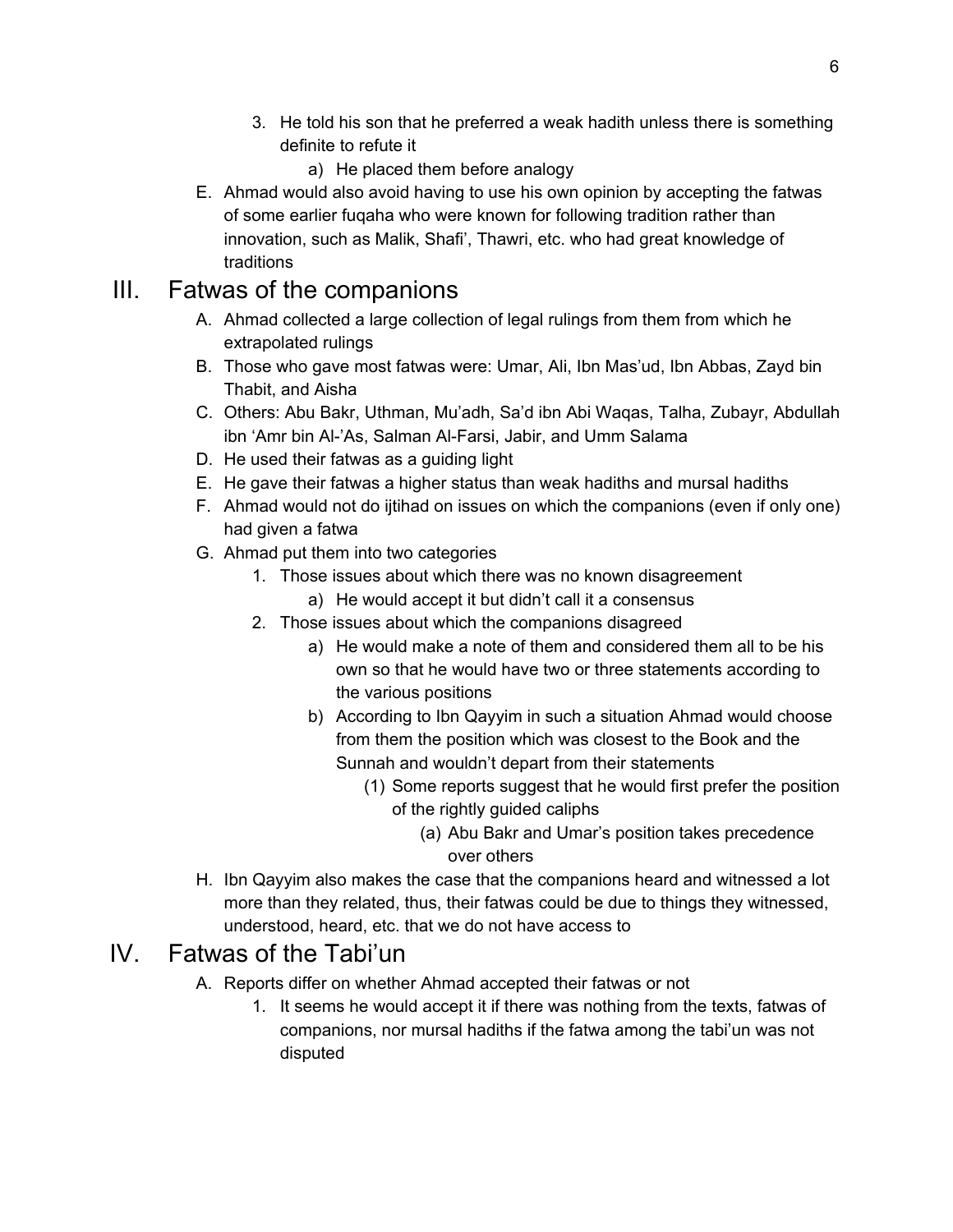a) He would also take fatwas of scholars of tradition like Malik, Thawri, Ibn 'Uyayna, al-Awza'i, etc. if there was nothing else because he disliked to give his own opinion

#### <span id="page-6-0"></span>V. Consensus

- A. Ibn Qayyim did not consider it to be one of the principles of Hanbali fiqh
	- 1. He denied its existence outside of the companions
- B. Most likely Ahmad found this to be unlikely outside the well-known matters of the deen
- C. Ibn Qayyim: Ahmad would not allow it to be put before a sound hadith
- D. He would never say 'consensus' but would use words like 'I do not know of anyone who opposes it'
- E. It could be said that Ahmad divided it into two categories
	- 1. Consensus of the companions
		- a) Related to principle obligations of the deen and questions on which they reached a specific view on (Abu Bakr being the caliph, etc.)
	- 2. Well-known opinions no one is known to oppose
		- a) He graded this above analogy but less than sound hadith
		- b) This is the one that is commonly known as Ijma
			- (1) But he wouldn't refer to it as ijma

#### <span id="page-6-1"></span>VI. Analogy (Qiyas)

- A. Connecting a matter without a text giving a ruling for it to another matter with a text which does give a ruling, on the basis that they both have the same cause
- B. Ahmad took a middle course between rejection and adopting it excessively
	- 1. But used it only in case of necessity
- C. Hanbalis accord it more weight than Ahmad himself did
- D. It is usually new events that necessitate it

#### <span id="page-6-2"></span>VII. Istishaab (presumption of continuity)

- A. All four imams use it but differ on the amount
	- 1. Hanafis use it the least while Hanbalis the most
- B. Def: a matter remains as it is as long as nothing comes about to change it
	- 1. Or definite evidence to the contrary
- C. Types Hanbalis affirm
	- 1. Continuity of what a contract or the law affirms
		- a) Ex: a loan is presumed to continue unless there is evidence to the contrary, marriage is presumed to continue to exist unless there is evidence of divorce
	- 2. Presumption that a state of affairs does not exist unless there is definite evidence that it does
		- a) Ex: innocent until proven otherwise
	- 3. Continuity of original attributes